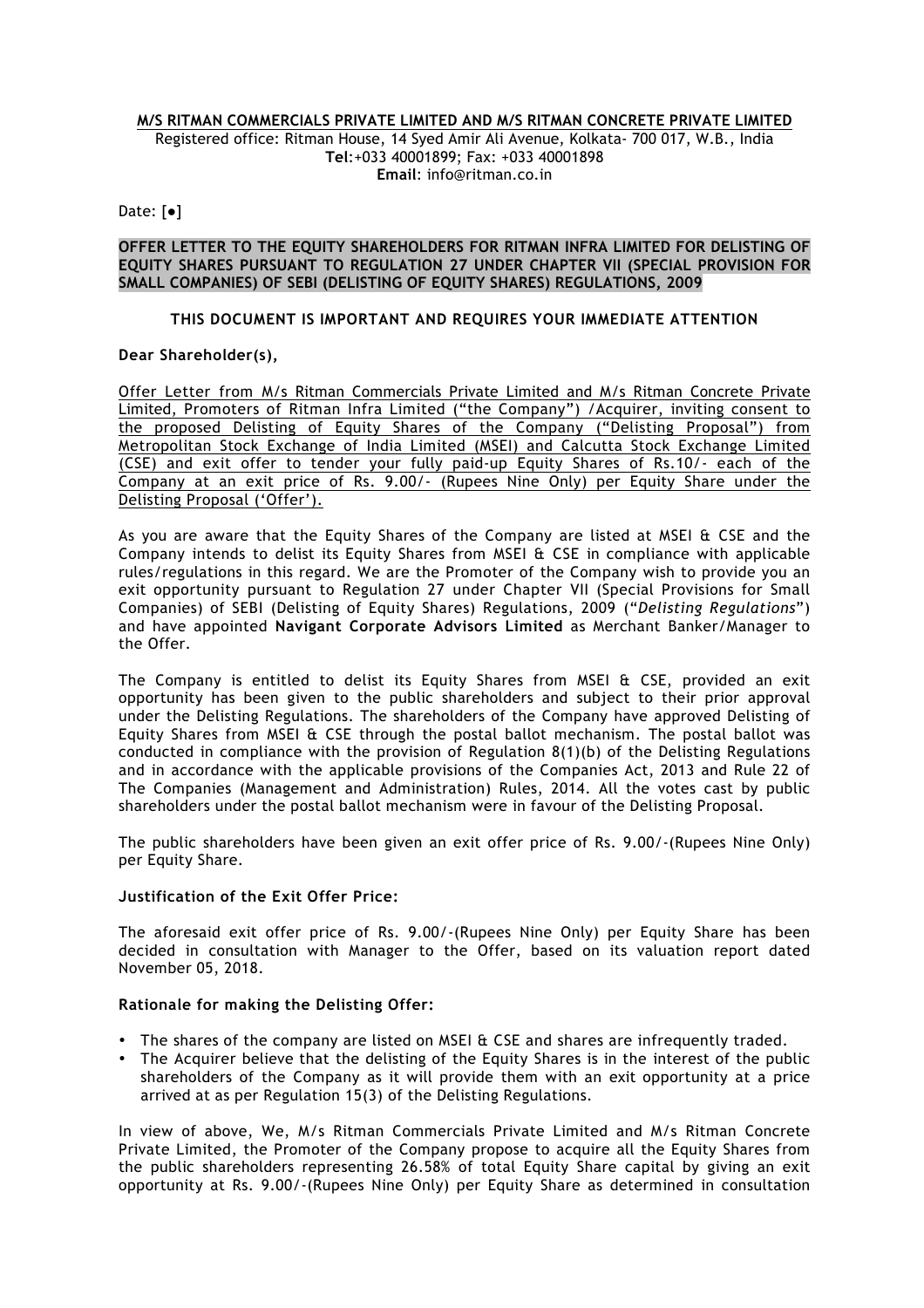with Manager to the Offer and delist the Equity Shares from MSEI & CSE.

### **Tendering of Equity Shares:**

**For Shareholders Holding Shares in Physical Form:** The shareholder(s), holding shares in physical form, who wish to avail the offer should submit the following documents by hand delivery/registered post/speed post/courier to the **Manager of the Offer OR the Company** at the address mentioned in the offer letter latest by  $[•]$  (within 75 days of the date of letter):

- **Consent Form** duly completed and signed in accordance with the instructions contained therein, by all those shareholders whose names appear in the share certificates.
- **Original Share Certificate(s) along with self-attested copy of the PAN.**
- **Valid Share Transfer form(s)** duly signed as Sellers by all the registered shareholders (in case of joint holdings) in the same order and as per specimen signatures registered with the Company and duly witnessed at the appropriate place. A blank Share Transfer Form is enclosed along with this Offer Letter.
- **Cancelled cheque** of Sole / first shareholder for bank account details to facilitate payment of consideration.
- Notwithstanding that the signature(s) of the transferor(s) has/have been attested, if the signature(s) of the transferor(s) on the blank Share Transfer Form differs from the Specimen signature(s) as is recorded with the Company or the signatures of the transferors are not in the same order, such shares are liable to be rejected under the Delisting Offer even if the Delisting Offer has been accepted by bona fide owner of such shares.

**For Shareholders Holding Shares in Demat Form:** The shareholder(s), holding shares in demat form, who wish to avail the offer should submit the following documents by hand delivery/registered post/speed post/courier to the **Manager of the Offer OR the Company** at the address mentioned in the offer letter latest by  $[•]$  (within 75 days of the date of letter):

- **Consent Form** duly completed and signed in accordance with the instructions contained therein, by all those shareholders whose names appear in the share certificates.
- **Delivery instruction slip** duly acknowledgedby the Depository Participant for deposit of the shares in below mentioned demat account.
- **Self-attested copy of the PAN.**
- **Cancelled cheque** of Sole / first shareholder for bank account details to facilitate payment of consideration.

# **Demat Account details:**

| <b>NAME</b>      | J.                       |
|------------------|--------------------------|
| DP NAME          | J.                       |
| DP ID            | $\overline{\phantom{a}}$ |
| <b>CLIENT ID</b> | ، د                      |

The Manager to the Offer/ The Company shall hold intrust the shares in demat/ Share certificate(s) and share transfer deed until the consideration payable or until the unaccepted shares / share certificate(s) have been dispatched/ returned to the shareholder(s) concerned.

**Alternatively**, in case you are still willing to remain as a shareholder of the Company post delisting also, you may, instead of tendering the shares at the Exit or Offer Price, may remain so by giving your positive consent for delisting duly mentioning that you are interested in remaining as shareholder of the Company even post delisting and have no objection even if the shares of the Company are delisted from MSEI & CSE.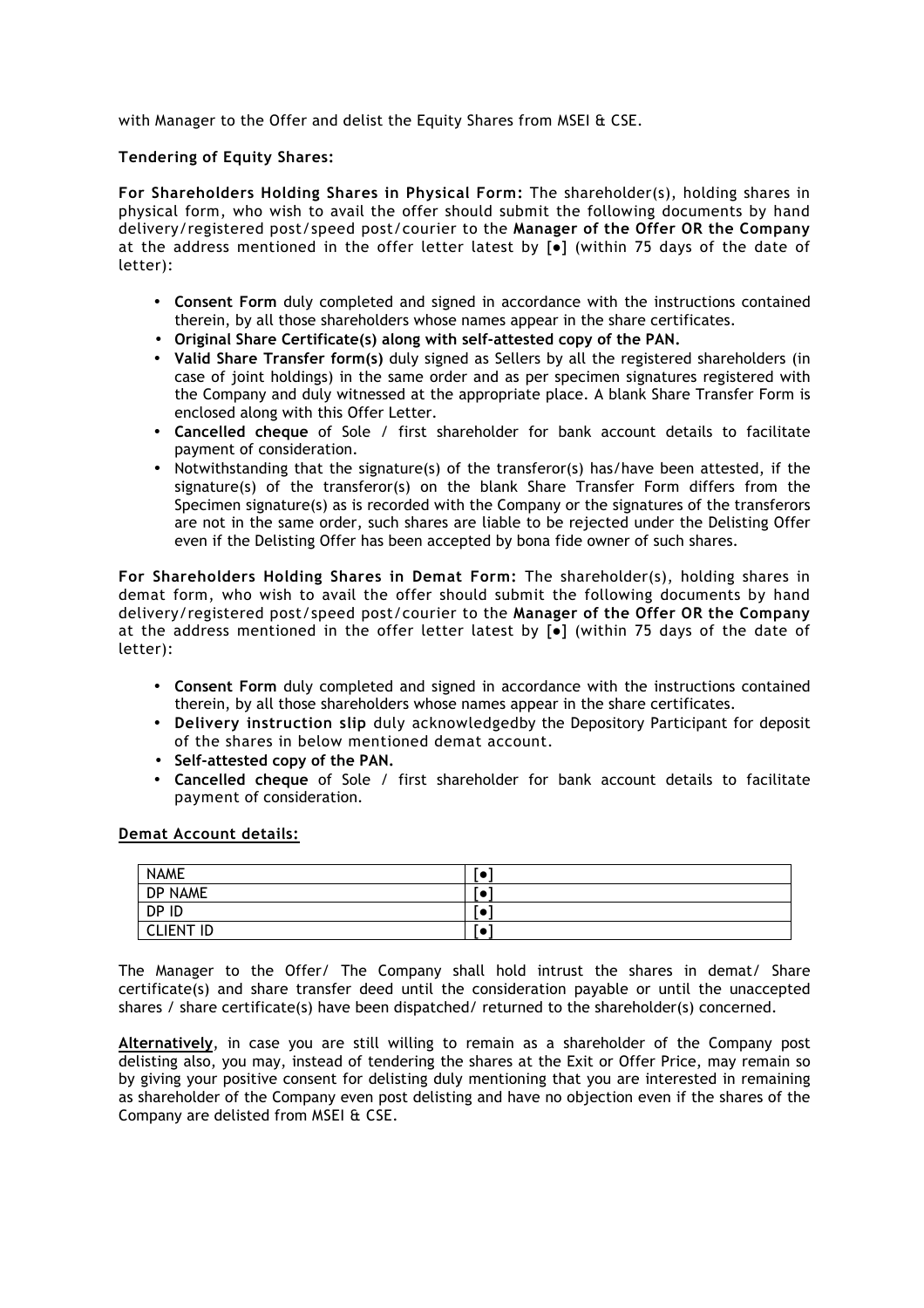## **Pre-condition for acceptance of Delisting offer:**

Please note that in terms of Regulation 27(3)(d) of the Delisting Regulations, the Company can delist the shares only on receipt of positive consent in writing, from at least 90% of the public shareholders to the Delisting Proposal and have consented either to sell their Equity Shares at the exit price offered by the Promoter or to remain as a holder of the Equity Shares, even if the Equity Shares are delisted from MSEI & CSE. Your consent for dispensing with the Exit Price discovery through the book building method is also sought.

In case, we do not obtain the requisite positive consent from the public shareholders, then the shares in demat form / original share certificate(s) and share transfer deed shall be returned to the registered shareholder(s).

#### **Settlement:**

The consideration to those shareholders whose shares have been accepted will be paid within 15 working days from the date of closure of this offer by the Acquirer, i.e., M/s Ritman Commercials Private Limited and M/s Ritman Concrete Private Limited, through Demand Draft/ Pay Order or Electronic Mode, as applicable. The consideration shall be drawn in favour of the sole or the first named shareholder (in case of joint holders.).

#### **Offer Period:**

You may tender your application form along with the requisite documents at the address of the Manager of the Offer / Company on all working days during normal working hours (excluding public holidays) from  $\lceil \bullet \rceil$  to  $\lceil \bullet \rceil$  (both days inclusive) (upto 75 days from the date of letter.)

#### **Important Dates of the Delisting Offer:**

| <b>Particulars</b>   | Date |
|----------------------|------|
| Offer Open Date      |      |
| Offer Closure Date   |      |
| Last Date of Payment |      |

If you seek any clarification /information in connection with this Offer Letter please consult the Company / Manager to the Offer at the contact details mentioned hereunder:

| Manager to the Offer                           | The Company                            |
|------------------------------------------------|----------------------------------------|
| <b>Navigant Corporate Advisors Limited</b>     | <b>Ritman Infra Limited</b>            |
| 423, A Wing, Bonanza, Sahar Plaza Complex,     | Ritman House, 14 Syed Amir Ali Avenue, |
| J B Nagar, Andheri Kurla Road, Andheri (East), | Kolkata- 700 017, W.B., India          |
| Mumbai-400 059                                 | Tel:+033 40001899                      |
| Tel: +91-22-41204837/49735078,                 | Email: info@ritman.co.in               |
| Email: navigant@navigantcorp.com               | Contact Person: Mr. Parag Majmudar     |
| Contact Person: Mr. Sarthak Vijlani            |                                        |

Yours Sincerely,

**Name: Designation: M/s Ritman Commercials Private Limited (Promoter/Acquirer)**

**Name: Designation: M/s Ritman Concrete Private Limited (Promoter/Acquirer)**

**Enclosures**: -

1. Format of Consent cum Acceptance Form and

2. Blank Transfer deed. (SH-4)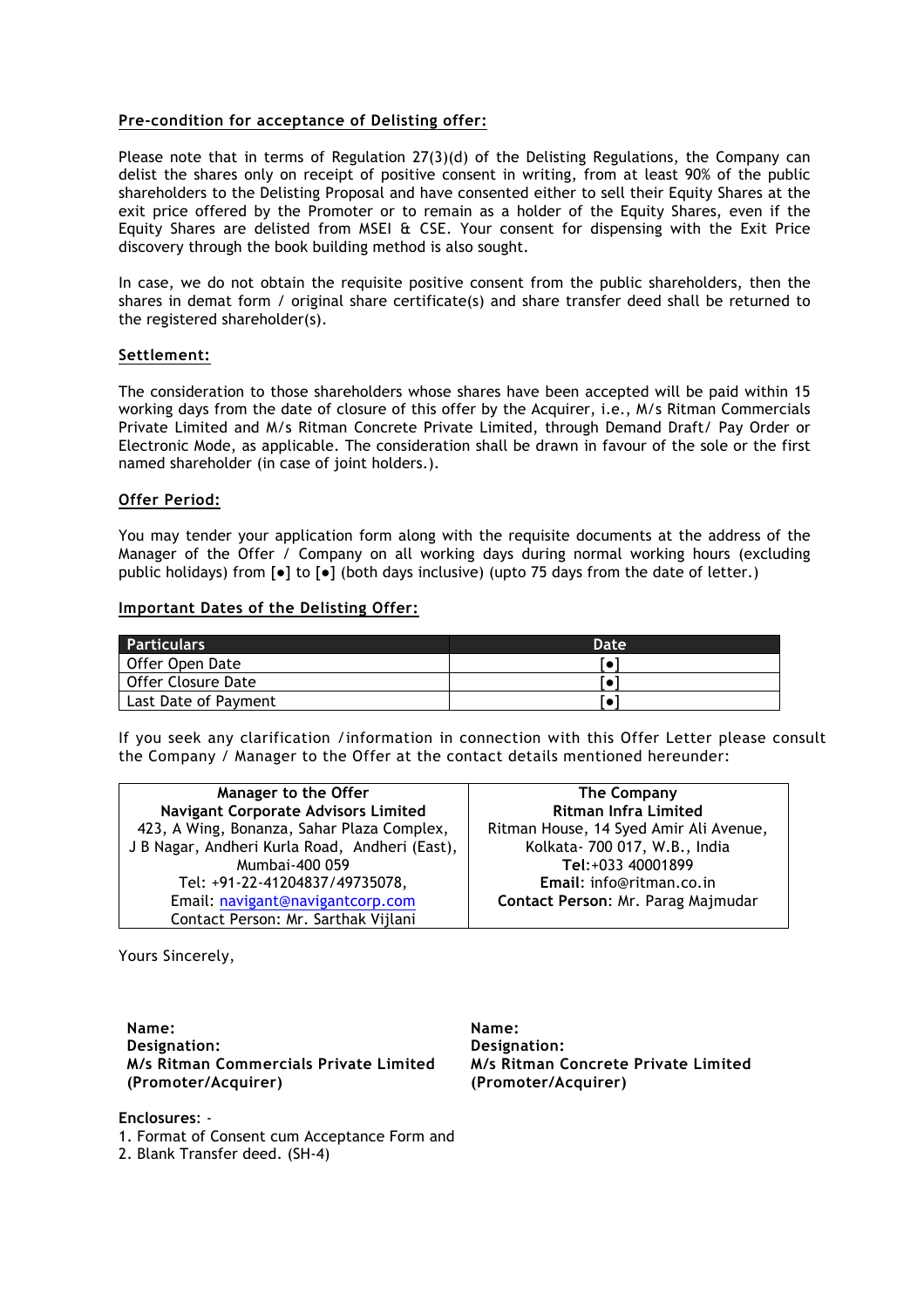### **INSTRUCTIONS:**

- I. A shareholder desiring to exercise his/her consent is requested to complete the enclosed Application Form for Offer (the Form),in all respects and send the same by hand delivery or by registered post/courier/speed post to the aforesaid given address on or before  $\lceil \bullet \rceil$ .
- II. The positive/negative consent received otherwise than on the form shall not be considered valid.
- III. The Form shall be completed and signed by the shareholder. In case of joint holders, the Form should be signed by all the shareholders in the order of their holding. The signature should match with the specimen signature registered with the Company. The Form shall be rejected if the signature on the Form does not match with the specimen signature registered with the Company. The Form incomplete in any manner whatsoever shall be liable to be rejected.
- IV. Where the Form has been signed by an authorized representative of a Body Corporate, a certified copy of the Board Resolution authorizing the signatory to execute and sign the Form should be attached. A shareholder may sign the Form through an Attorney appointed specially for this purpose, in such case an attested true copy of the Power of Attorney should be attached to the Form.
- V. In case of the death of the soleholder, a nominee/legal heir may send the Application Form along with the requisite documents and the duly attested copy of the death certificate of the sole shareholder. In case of death of first/joint holder, a duly attested copy of the death certificate should be attached by the joint shareholder.
- VI. The shareholders providing positive consent to the offer and opting to tender the shares under this offer are required to send the completed Form along with deposit of shares and duly acknowledged delivery instruction slip OR physical share certificate(s), share transfer deed duly completed in all respect as applicable along with other documents.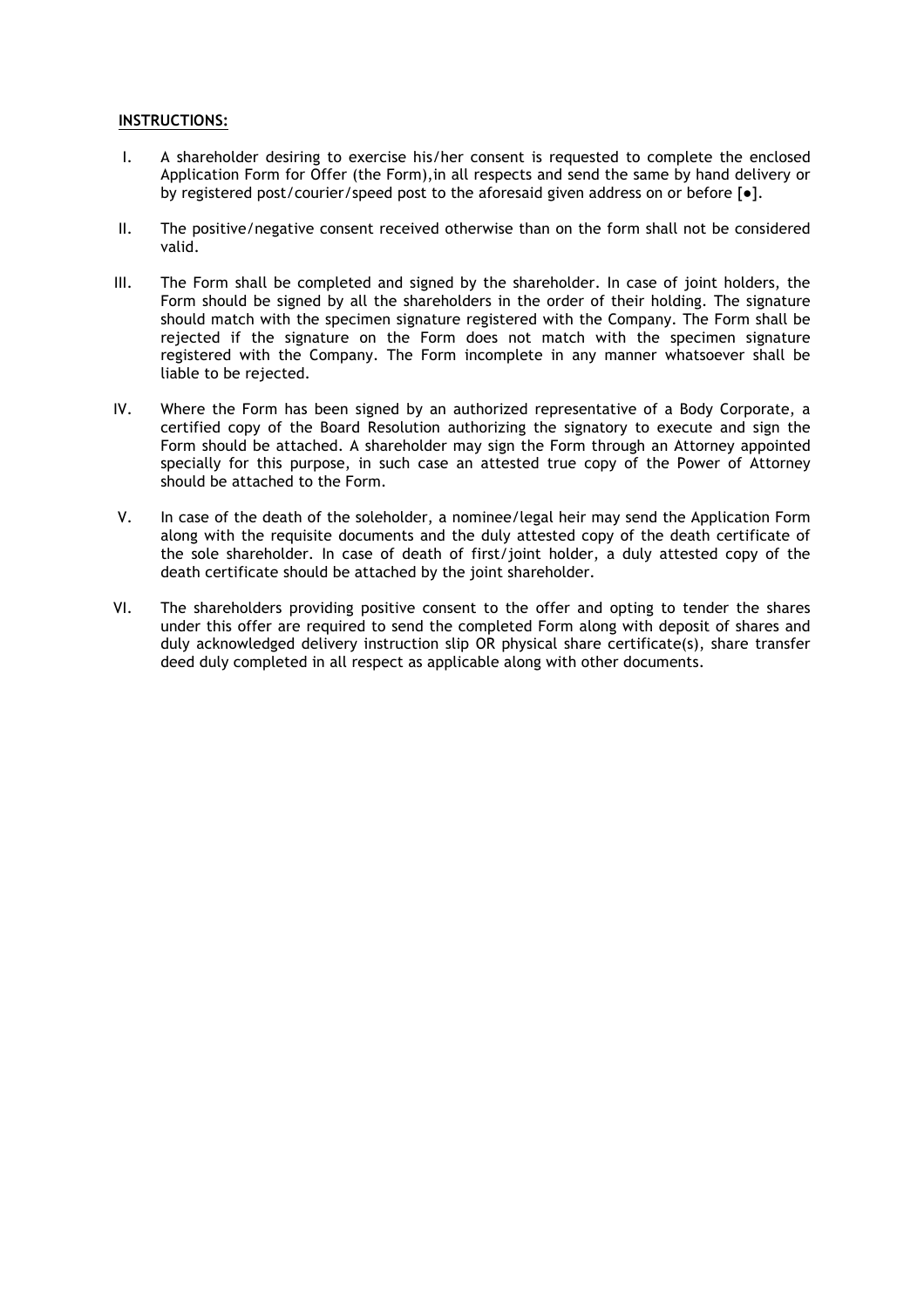### **APPLICATION FORM FOR CONSENT &TENDER OFFER FOR EQUITY SHARES OF RITMAN INFRA LIMITED**

Unless the context otherwise requires, capitalized expressions in this form have the same meaning as defined in the Offer Letter dated [●] for acquiring Equity Shares of **Ritman Infra Limited** ("the Company") which is attached to this form ("the Offer Letter"). Please read the instructions printed overleaf carefully before filling the form

### **Serial No.:**

| 1. Name (s) of the Shareholder(s)<br>(Including Joint Shareholder(s), if any) |  |
|-------------------------------------------------------------------------------|--|
| 2. Registered Address of the First / Sole Shareholder                         |  |
| 3. Registered Folio No. / DP ID-CLID                                          |  |
| 4. Number of Equity Shares Held                                               |  |

In relation to an offer by M/s Ritman Commercials Private Limited and M/s Ritman Concrete Private Limited ("Promoter/Acquirer") to acquire Equity Shares at an exit price under the Offer.

Dear Sir(s),

I/We,\_\_\_\_\_\_\_\_\_\_\_\_\_\_\_\_\_\_\_\_\_\_\_\_\_\_\_\_\_\_\_\_\_\_\_\_\_\_\_ (name of the first or sole shareholder) have read the offer letter of Promoter/Acquirer and hereby exercise my/our consent to the proposed Delisting of Equity Shares from MSEI & CSE at an exit price of Rs. 9.00/-(Rupees Nine Only) per Equity Share offered by Promoter/Acquirer of the Company by sending my/our positive or negative consent to the letter therein by placing the tick( $\sqrt{ }$ ) mark at the appropriate boxes below:

| <b>Item</b> | <b>Description</b>                 | No.<br><b>of</b>   | l/We<br>give     | I/W <sub>e</sub><br>give |
|-------------|------------------------------------|--------------------|------------------|--------------------------|
| No.         |                                    | <b>Equity</b>      | positive consent | negative consent         |
|             |                                    | <b>Shares held</b> | to the Proposal  | to the Proposal          |
| (1)         | (2)                                | (3)                | (4)              | (5)                      |
| 1.          | Delisting of Equity<br>Proposed    |                    |                  |                          |
|             | Shares and dispensing with the     |                    |                  |                          |
|             | exit price discovery through Book  |                    |                  |                          |
|             | <b>Building Method</b>             |                    |                  |                          |
|             | <b>AND</b>                         |                    |                  |                          |
| 2 A.        | To Sell Equity Shares at the price |                    |                  | Not Applicable           |
|             | offered by Promoters               |                    |                  |                          |
|             | 0R                                 |                    |                  |                          |
| 2 B.        | To remain as a holder of the       |                    |                  | Not Applicable           |
|             | Equity Shares even if the Equity   |                    |                  |                          |
|             | Shares of Company are delisted     |                    |                  |                          |

I/We note and understand that the Shares Transferred in demat / Original share certificate(s) and valid share transfer deed will be held in trust for me/us by M/s. Navigant Corporate Advisors Limited, Manager to the Offer or the Company until such time the Acquirer pay the purchase consideration as mentioned in the Offer Letter. I/We also note and understand that the Acquirer will pay the purchase consideration only after verification of the documents and signatures.

I/We authorize the Acquirer to pay the consideration by Electronic means OR Demand Draft/ Pay Order and to send the intimation for Electronic Transfer or the Demand Draft / Pay Order as the case may be by registered post/speed post/courier, to the First/Sole Shareholder at the address mentioned below: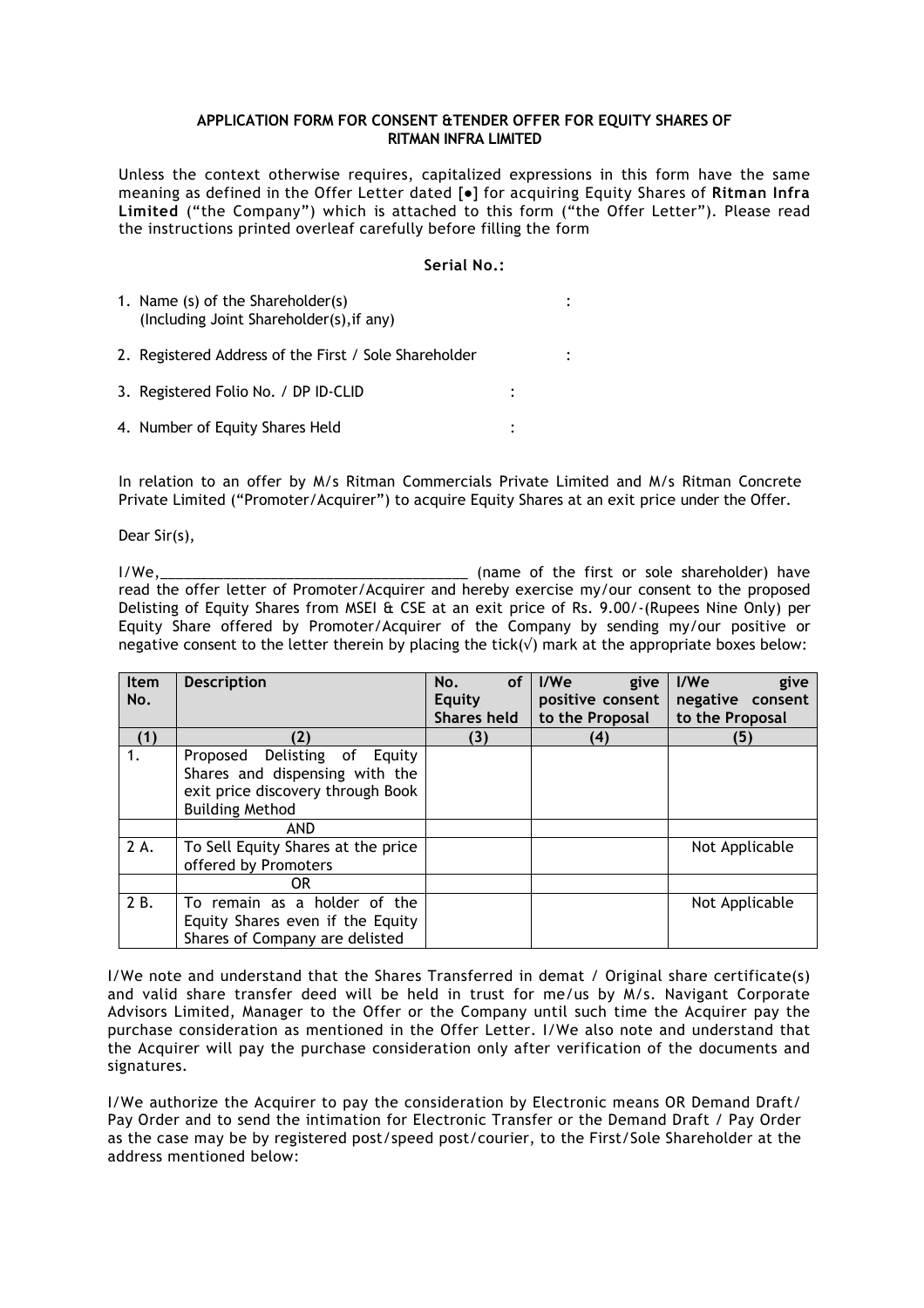# **Address of First/Sole Shareholder:**

# Yours faithfully,

|                           | <b>Full Name(s)</b> | Signature(s)* | <b>Contact No.</b> |
|---------------------------|---------------------|---------------|--------------------|
| First/Sole<br>Shareholder |                     |               |                    |
| Second Shareholder        |                     |               |                    |
| <b>Third Shareholder</b>  |                     |               |                    |

Place:

Date:

\*In case of joint holding, all holders must sign. A company must affix its common seal.

# **Instructions:**

- 1. Tick in both the boxes (column no. 4 & 5) of Item No. 1 would render your Form Invalid.
- 2. In case, you have ticked in the box (Column no. 5) of Item No. 1, then Item No. 2A and 2B is not applicable.
- 3. Any person, who has given positive consent and wish to sell the shares, is required to tick in the box (Column no. 4) of Item No. 2A, enclose the share certificates along with transfer deed or deposit the shares in to demat account mentioned above and enclose duly acknowledged delivery instruction slip.
- 4. Any person, who has given positive consent and wish to remain as a holder of the shares, even if the Equity Shares are delisted, has to tick in the box (Column no. 4) of Item No. 2B.
- 5. Persons, having ticked positive consent (Column no. 4) of Item No. 1 and not ticked in the box (Column no. 4) of Item No. 2A or Item No. 2B, shall be deemed to have given his/her consent to remain as a holder of the Equity Shares even if the Equity Shares are delisted.